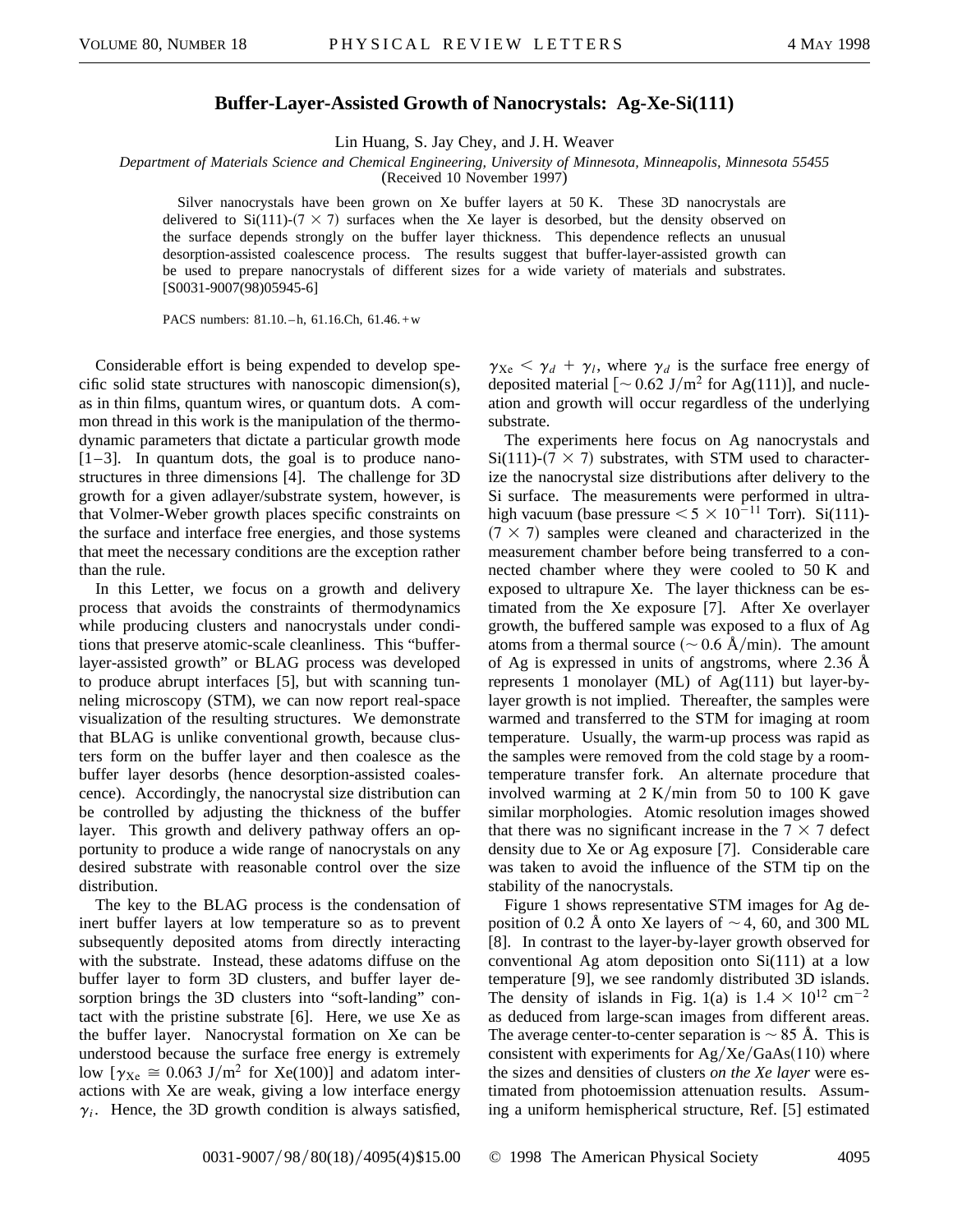

FIG. 1. Surface morphology produced when 0.2 Å Ag was deposited on Xe buffered  $Si(111)-(7 \times 7)$  at 50 K and subsequently imaged at room temperature after Xe desorption. The bright features are 3D Ag islands. Their density of  $1.4 \times 10^{12}$  cm<sup>-2</sup> in (a) represents the density of clusters "as formed" on the buffer layer. This density decreases in (b) and (c) due to desorption-assisted coalescence. The number of atoms in the large nanostructures of (c) is  $\sim$  90 000, compared to an average of  $\sim$  3000 in (b) and only 28 in (a).

an average cluster radius of 7 Å and a density of 6  $\times$  $10^{12}$  cm<sup>-2</sup> for 0.5 Å Ag deposition.

The island density in the nucleation and growth regime is related to the diffusion coefficient of the deposited material on the surface [1]. Mo *et al.* [10] obtained a simplified relationship  $N^3 = 3R\theta/D$  between the number density of stable islands, *N*, and the surface diffusion coefficient of monomers,  $D$ , where  $R$  is the deposition rate and  $\theta$  is the total coverage. We can estimate roughly the diffusion properties of Ag on Xe with the values of Xe diffusion on Pt(111) [11], obtaining  $D =$  $3.2 \times 10^{-8}$  cm<sup>2</sup> s<sup>-1</sup> and  $N \approx 10^{12}$  cm<sup>-2</sup>. This density corresponds rather well with the STM results of Fig. 1(a) when  $\theta = 0.2$  Å and  $R = 0.6$  Å/min. We conclude that Fig. 1(a) approximates the nucleation and growth morphology of Ag on the thinnest effective Xe buffer layer and that the sublimation of such a layer did not significantly change the cluster size and distribution.

Remarkably, the images in Figs. 1(b) and 1(c) reveal quite different morphologies because the nanostructure density decreased to  $2.6 \times 10^{10}$  and  $1.1 \times 10^{10}$  cm<sup>-2</sup> for buffer layer thicknesses of 60 and 300 ML while the amount of Ag was held fixed. Correspondingly, the average distance between Ag crystals increased to 620 and 950 Å, respectively. We can use the height, obtained from STM line scans, as an estimate of the crystal size, noting that the "footprint" of a crystal is determined less accurately with STM because of tip effects (Ref. [12]), To get an idea of the number of atoms in the crystal of Fig. 1(c), we can assume a hemispherical shape, giving 340 to 90 000 atoms. Within this approximation, we could calculate the total amount of Ag deposited, and the result was very close to the value obtained from the microbalance thickness monitor. Figure 2 summarizes the nanocrystal height distributions as a function of Xe layer thickness. The structures in Fig. 1(a) range in height from 3 to 12 Å, and the average height is  $\sim$  6 Å. The dispersion of this distribution  $s_d = (\langle h^2 \rangle - \langle h \rangle^2)^{1/2}$  is only 2 Å. Increasing the buffer layer thickness to 60 ML increased the average height to 29 Å [Fig. 1(b)] and the range from 14 to 38 Å with  $s_d = 4.8$  Å. For a 300 ML thick Xe layer, there was a much wider range from 14 to 90 Å [Fig. 1(c)] and a significant increase of  $s_d$  to 18.2 Å.

To extend the above observations, we determined the density of Ag nanocrystals as a function of Ag deposition. Figure 3 shows such results for buffer layers of 4, 60, and 300 ML. While it is evident that this density depends only weakly on the amount of Ag deposited onto a buffer layer of a given thickness, the densities depend strongly on the buffer layer thickness. From classical nucleation theory [10], we calculated the density change expected as a function of Ag deposition on the Xe layer, and we fitted this to the three data points for the 4 ML buffer layer. Assuming that the dashed line reflects densities for nucleation and growth on the Xe layer, then there is a decrease in density as the clusters are delivered to the substrate. The dependence is evident in Fig. 3 when the density decreased by a factor of 260 for 0.2 Å Ag on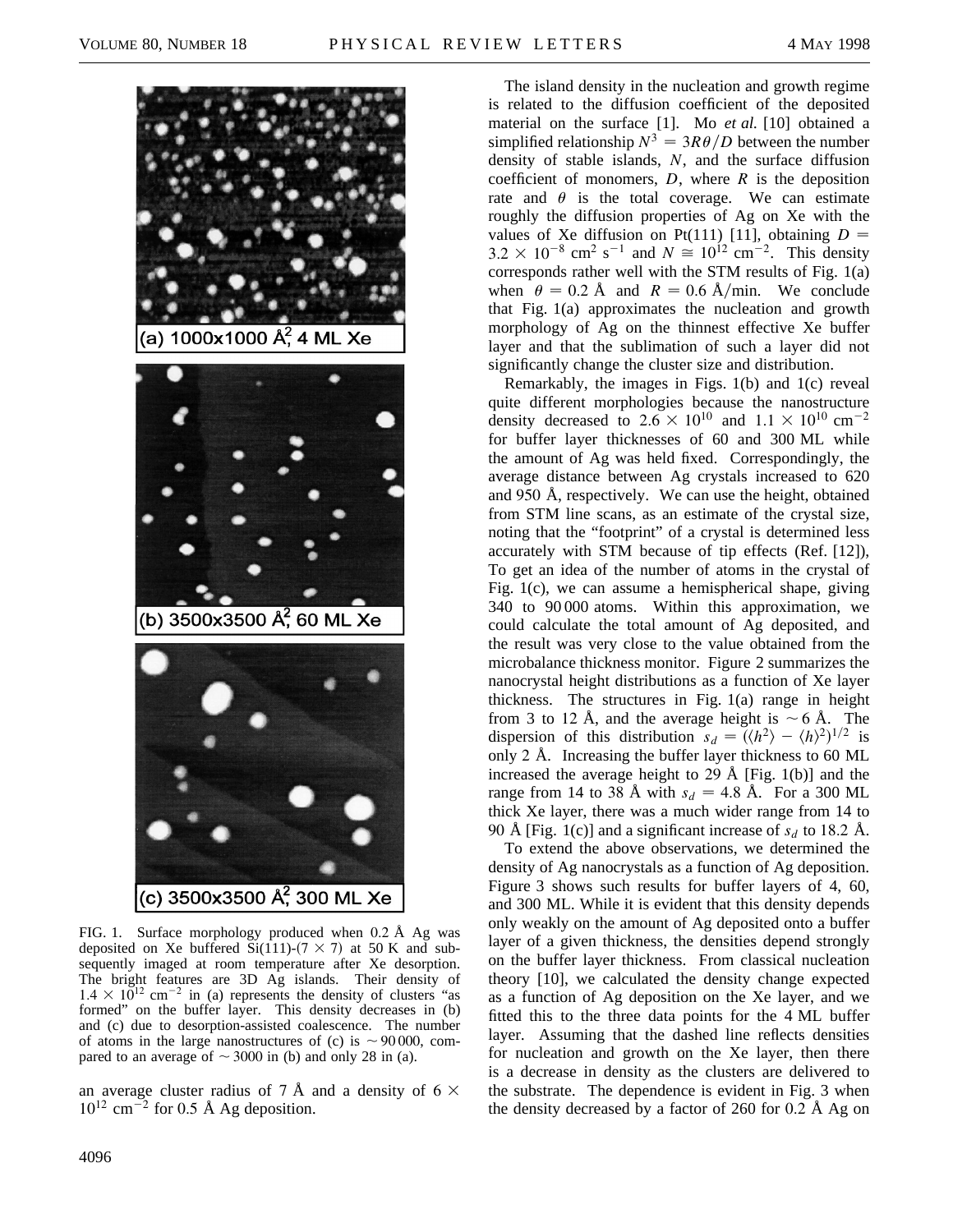

FIG. 2. Height distribution for Ag nanocrystals formed by deposition of 0.2 Å on buffer layers of different thickness. For  $\sim$  4 ML Xe (a), the height range is from 3 to 12 Å but it increases to 14 to 38 Å for 60 ML Xe (b), and 14 to 90 Å for 300 ML Xe (c).

4–2000 ML Xe. The density changed abruptly between 4 and 24 ML but then the rate of changes decreased.

These results demonstrate an unusual process that we term desorption-assisted coalescence. As described below, this process is, to some extent, similar to coagulation in colloid suspensions [13]. It is also similar to the dynamic coalescence activated by temperature, mechanical vibrations, irradiation, and electrical fields for metal deposition on amorphous carbon and alkali halides [14].

The central part of desorption-assisted coalescence and these other dynamic coalescence processes is that the particles become mobile due to external perturbations, and they perform random walks. Accordingly, two particles of radii  $r_1$  and  $r_2$  can collide and merge into one with radius  $r_3$  given by  $r_3 = (r_1^3 + r_2^3)^{1/3}$ . With increasing time, the processes of particle migration, collision, and merging result in the disappearance of small structures and growth of larger ones. This leads to an increase of both the average size and the dispersion of their size distributions. These consequences are all manifest



FIG. 3. Nanocrystal density as a function of Ag deposition and buffer layer thickness. For the thinnest layers (4 ML), there is little desorption-assisted coalescence, and the dashed line reflects nucleation and growth on the Xe layer. The density decreases with the layer thickness at fixed Ag deposition but is nearly constant for fixed thick Xe layer thickness.

here for Ag deposition on thick buffer layers where the desorption process represents the external perturbation.

In the STM images, we generally observe single crystallites with only occasional structures that appear to be in the process of coalescing. This indicates that the merging process is rapid compared to the diffusional time. This can be understood by noting the high cohesive energy of Ag (2.9 eV atom<sup> $-1$ </sup>) and the simplicity of the fcc structure. Hence, the rate-limiting step in desorption-assisted coalescence is diffusion. By analogy to 2D diffusion [14], the kinetics of coalescence would reflect the number of binary collisions, and this is proportional to  $\delta D(r)C^n$ , where  $\delta$ describes the efficiency of the collision, *C* is the concentration, and  $D(r)$  is the equivalent diffusion coefficient which depends on particle radius *r*. Here,  $\delta = 1$  since the van der Waals forces between particles of the same material in a medium are always attractive. The exponent *n* falls between 2 and 3 since the clusters are not confined to a 2D substrate  $(n = 2)$  or distributed homogeneously within the Xe multilayer  $(n = 3)$ .

There are many theoretical studies in 2D or 3D for dynamic coalescence and colloidal aggregation [13–15]. While the details associated with Xe desorption are not yet fully understood [16], the mechanisms of the desorptionassisted coalescence can be qualitatively understood. Sublimation is likely to start from steps and defects, or around the Ag crystallites, when the sample is warmed through the multilayer desorption temperature. Rapid desorption will induce particle movement, and those that meet will coalesce, releasing energy that will contribute to further movement. These processes will continue until the crystals land on the substrate. The thicker the Xe layer, the greater the number of collisions. At the onset of desorptionassisted coalescence, the concentration *C* is high and  $D(r)$